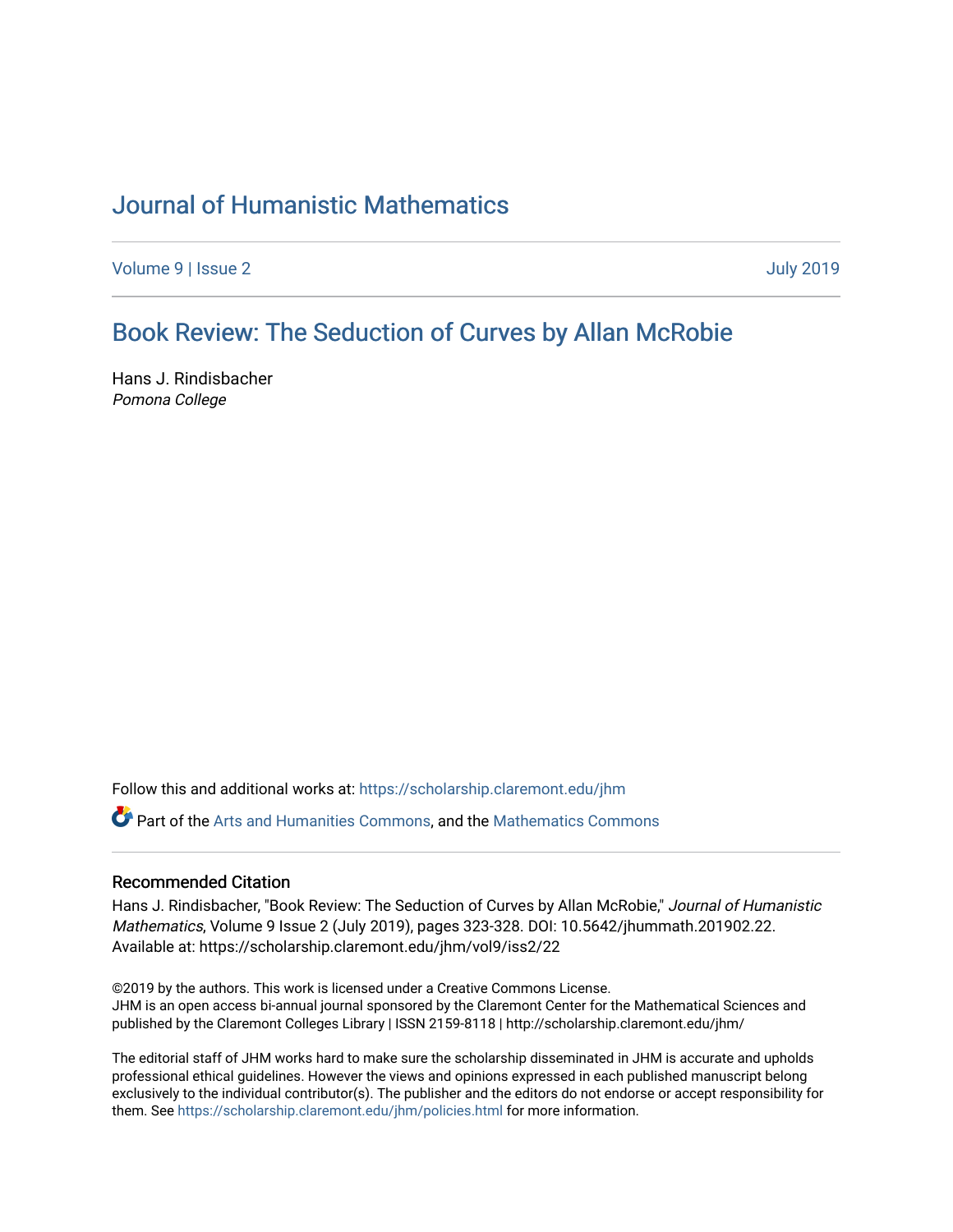# Book Review: The Seduction of Curves by Allan McRobie

Hans J. Rindisbacher

Department of German and Russian, Pomona College, California, USA hjr04747@pomona.edu

### Synopsis

This review emphasizes, as does the compelling and beautiful book,  $The Se$ duction of Curves by Allan McRobie, the "lines of beauty" that link art and mathematics. McRobie and his collaborator on the indispensable visuals of the volume, Helena Weightman, succeed admirably in connecting theoretically and visually the mathematical field of singularity or catastrophe theory and its graphical representations on the one hand and the seemingly intersecting lines around the volumes of the human body in the artistic representation of the nude. This book thus constitutes a creative and illuminating overlap of mathematics and art that lets the practitioners on both sides see more deeply their conceptual commonalities.

The Seduction of Curves: The Lines of Beauty and Connect Mathematics, Art, and the Nude. By Allan McRobie, Princeton, NJ, Princeton University Press, 2017, 168 pp., \$35.00/£27.95 (cloth)

To Wolfgang Pauli, theoretical physicist and pioneer of quantum theory, is attributed the statement that "God made the bulk; surfaces were invented by the Devil" (quoted in [\[1,](#page-5-0) page 291]). Humans act in both realms, volume and surface, acutely aware of their incongruity that is irrefutably on display in the difficulty in art to represent three-dimensional space in the two-dimensional plain of the paper, the canvas, or the photo. This territory, made famous by M. C. Escher's images of spatial impossibilities, is also what Allan McRobie explores—albeit in a conceptual direction that leads straight into what

[Journal of Humanistic Mathematics](http://scholarship.claremont.edu/jhm/) Volume 9 Number 2 (July 2019)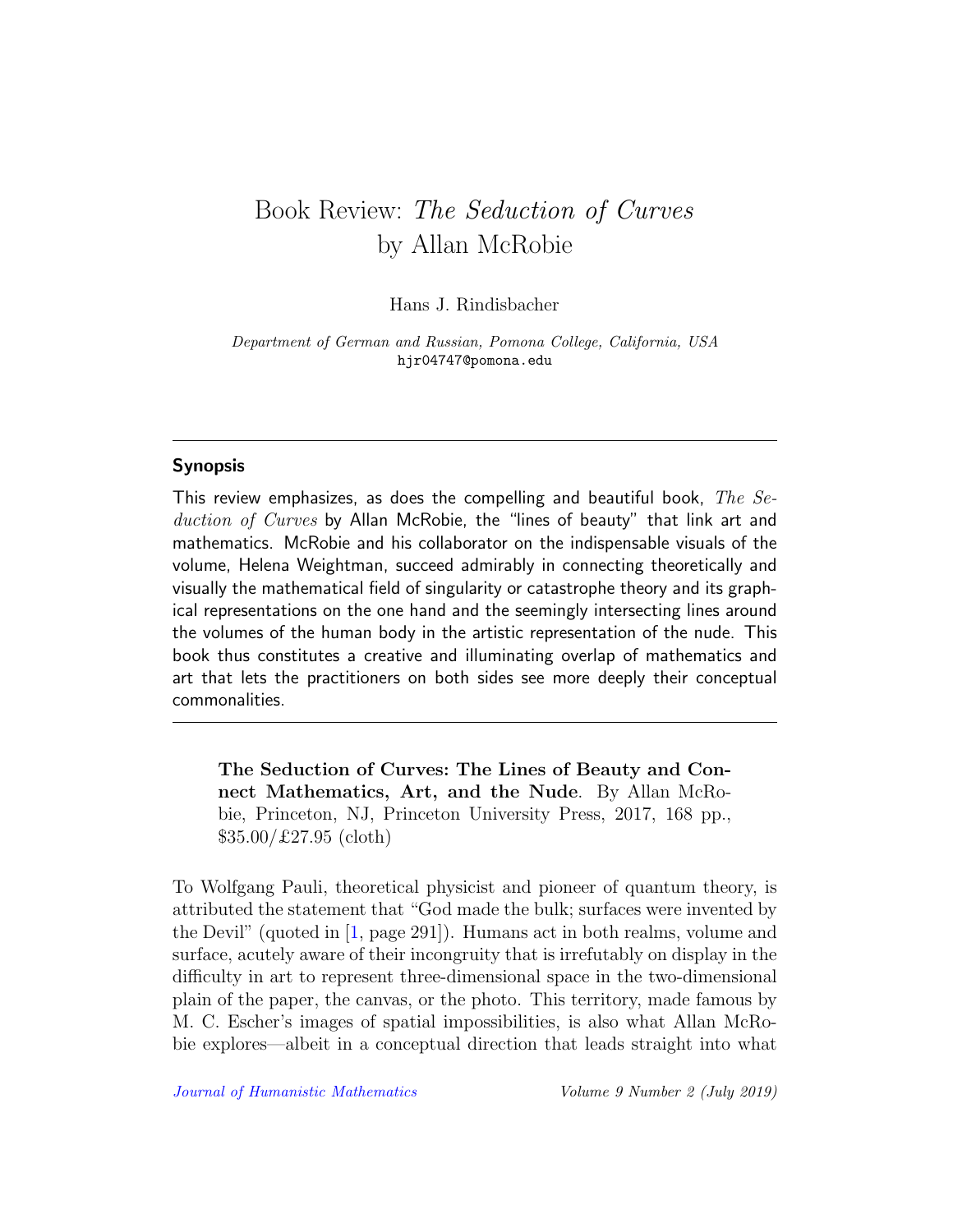mathematicians call a zone of catastrophe. It is the realm in which the French mathematician René Thom (1923–2002) reigned supreme after developing the matching theory of singularity or catastrophe theory in the 1960s. This field of mathematics analyzes the behavior of smooth dynamic systems at their critical points. In Structural Stability and Morphogenesis [\[2\]](#page-6-0), Thom also linked catastrophe theory to biological forms in a reworking and extension of D'Arcy Wentworth Thompson's pioneering biological topological study On Growth and Form  $[3]$ . Thompson was asking why things in nature have the shapes they have. Biological forms, that is, blobs of all kinds, are shapes of curvature, such as the human body itself, far different and, in McRobie's view, much more interesting and beautiful than "the pristine curved shapes of classical geometry" (page 2) such as spheres or cylinders or other objects of straight-line geometry. Curves, then, as "lines of beauty" are the book's central theme. In their visual immediacy they bring this theme to light much more brilliantly than a verbal account ever can. Both beauty in mathematics, given through geometrical representations, and the mathematics behind this very beauty, the fascinating and dangerous spots, lines, and intersection in representations of volumes, first and foremost of the human body, is what this book is about.

Allan McRobie is a specialist in structural engineering in the Engineering Department at the University of Cambridge. The book project, he states, grew out of a proposal to the UK's National Endowment for Science, Technology, and the Arts to research links between engineering and, among other "soft" topics, beauty. It fits the foundation's program perfectly.<sup>[1](#page-2-0)</sup> McRobie approaches his undertaking as an explication and illustration of Thom's basic "alphabet appropriate for curved geometry" (page 2) in nineteen brief chapters of explanatory prose and graphical and photographical illustrations. For this purpose, he draws on artworks from William-Adolphe Bouguereau to David Hockney, on modernist sculpture by Naum Gabo, for one, and the oeuvre of Salvador Dal´ı; and he guides the reader, who is very much also a viewer, through parts of optics, and points out how the ominous term "catastrophe theory" actually refers to "many beautiful things," from "the patterns of light on swimming pool floors . . . to boats moored in sunny harbors" and includes even the rainbow as "a fold catastrophe" (page 73).

<span id="page-2-0"></span><sup>&</sup>lt;sup>1</sup>Information on Nesta is available at <https://www.nesta.org.uk/about-us/>, last accessed on July 10, 2019.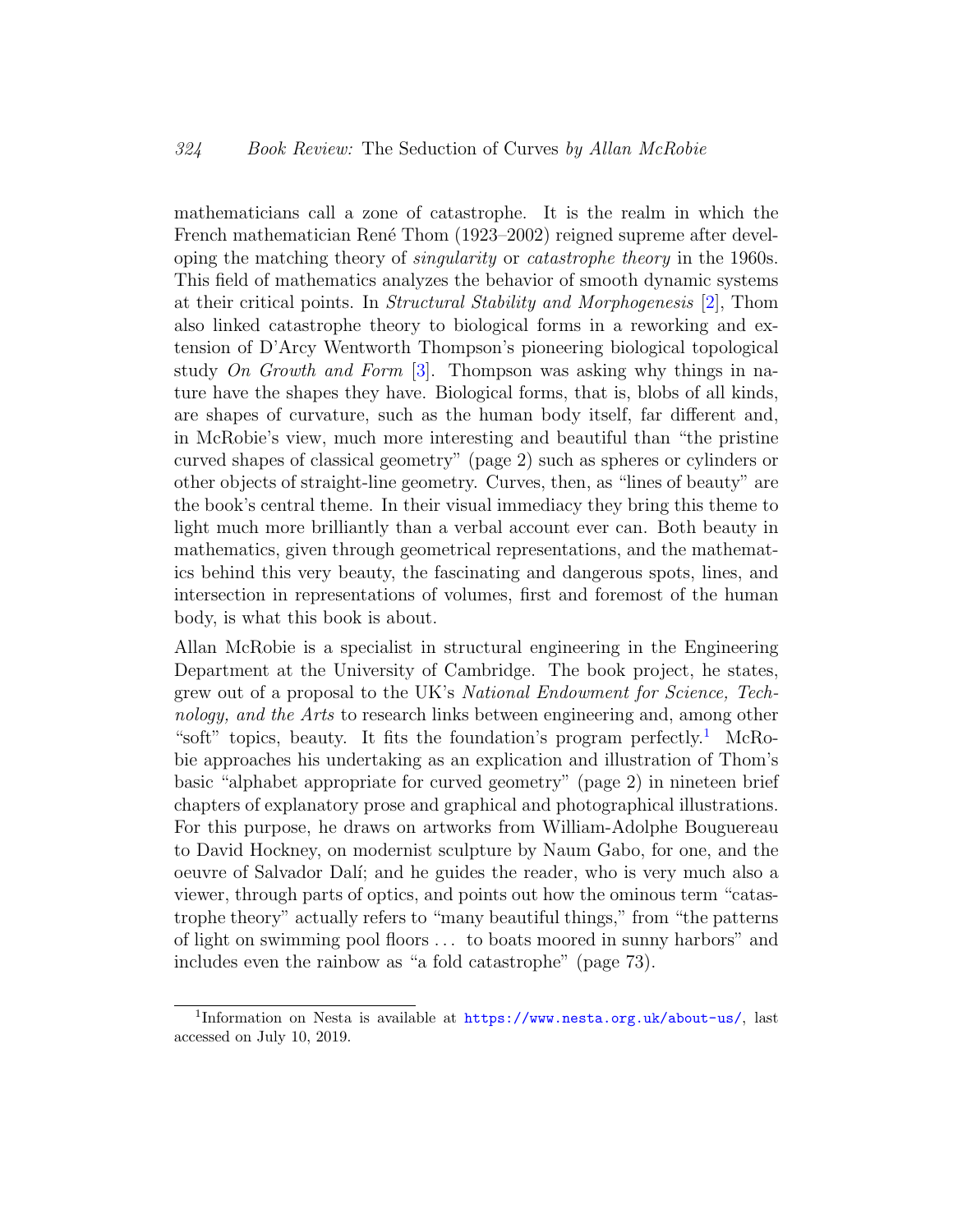The book would doubtless have had only a fraction of its illuminating power without the indispensable visual, photographic, and modeling support of Helena Weightman, whom McRobie acknowledges as a contributor of "many key insights and ideas" (page *vii*). Additionally, the Mathematical Institute of the University of Oxford put out an online video of a lecture by McRobie on the topic of the book that entertainingly illustrates and visualizes its central concepts for the math-imagination impaired.[2](#page-3-0)

The Seduction of Curves, both by its title and its visuals, has the makeup of a coffee table volume—just with less brawn than many and more brains than most. It is also a book of translation, and as with all translation, of explanation and interpretation. Referencing Descartes and his system of coordinates, Thompson himself had acknowledged disciplinary transfers and translations and presented the Frenchman's, as well as his own, inquiry explicitly as a translation "of numbers into forms whenever we 'plot a curve' " [\[3,](#page-6-1) page 723]. McRobie, expanding this nexus, redirects central mathematical principles that underly biological evolution from Thompson's study explicitly and innovatively toward aesthetics. Translation is thus also his central quest. "The geometry of the senses is etched in the Book of Genes," he writes; it produces, in specific expressions, "the Seduction of Curves" (page 123). This is an allusive rather than a literal translation—the book of Genesis, the seduction by curves...

While the mathematical formulas for curves are unambiguous, plotting them out in two or three (or more) dimensions soon leads into the freer space of allusion, illusion, indeterminacy, Escher—in short: catastrophe. It is from the interplay of human (visual) perception and underlying mathematical principles that aesthetic experience emerges. This is, however, also the domain of catastrophe theory. Yet even humanists should not be surprised by this link between beauty and catastrophe if we chance to remember R. M. Rilke's lines from his first "Duino Elegy" (1923) that cannily recognize "the beautiful" as "the beginning of terror" (Denn das Schöne ist nichts als des Schrecklichen Anfang, den wir noch grade ertragen, und wir bewundern es so, weil es gelassen verschmäht, uns zu zerstören"). Who knows what lurks just beyond the horizon line of that slope of fresh powder we are rushing down?

<span id="page-3-0"></span><sup>&</sup>lt;sup>2</sup>The video of this lecture is available online at  $\frac{h}{h}$  [https://podcasts.ox.ac.uk/](https://podcasts.ox.ac.uk/seduction-curves-lines-beauty-connect-mathematics-art-and-nude-allan-mcrobie) [seduction-curves-lines-beauty-connect-mathematics-art-and-nude-allan-mcrobie](https://podcasts.ox.ac.uk/seduction-curves-lines-beauty-connect-mathematics-art-and-nude-allan-mcrobie), last accessed on July 10, 2019.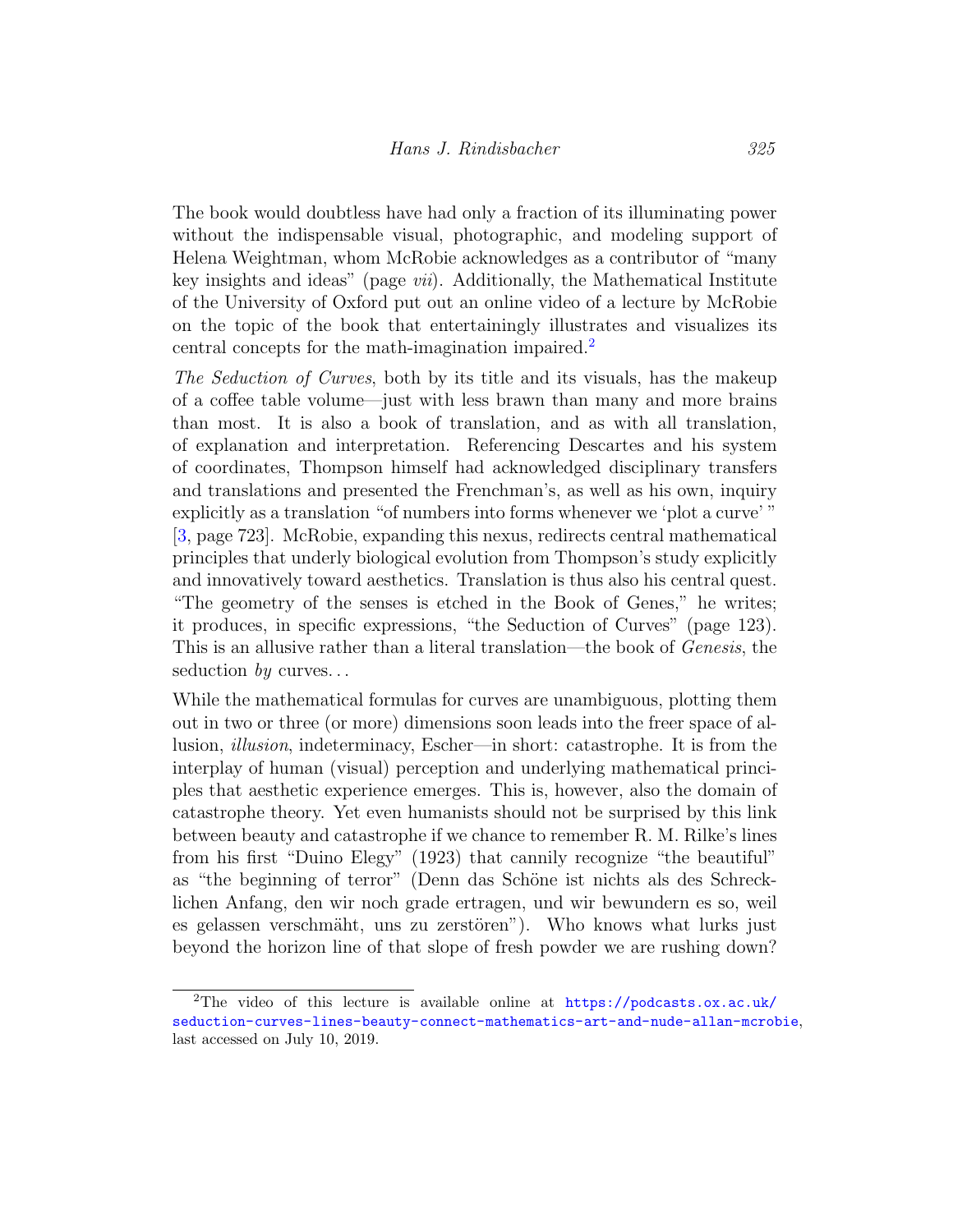We assume the slope continues, smooth, gently curved—but there is no guarantee that it doesn't suddenly break off, a cliff that we didn't see in time, catapulting us into the abyss.

McRobie's book is for interdisciplinarians willing to be seduced—fortunately a defining trait of interdisciplinarians. For many of us this seduction—here, aesthetic seduction—may happen more easily between some disciplines than others, but art, in many beautiful reproductions of the curvaceous human body, historically epitomized in the female nude, will make it irresistible for most. McRobie not only references but himself attends art classes as a central place to observe lines, curves, and their catastrophic and catastrophically beautiful intersections. It is in art where the attentive looking, sketching, drawing, painting, and photographing naturally links perceptual learning to mathematics and geometry. And to facilitate the process, McRobie provides the reader with the alphabet for phrasing these links, the elementary letters the fold, the cusp, the swallowtail, the butterfly. The wigwam—"four cusps collide at a single point, the actual wigwam catastrophe" (page 36)—is simply a rare constellation of cusps, as are lips, beaks, the gull, and the goose. The last five are less fundamental than the first four as they essentially involve collisions of a number of cusps page (37). Beyond the four elementary catastrophes that can be observed on the human body, there are three more that cannot be seen in life drawing: the umbilics of the elliptic, hyperbolic, and *parabolic*, because they involve surfaces that can pass through themselves (page 61).

"Cusps persist," McRobie writes (page 44); cusps are the key letter in the projection of points from one space onto points of another—precisely what life drawing does, as long as the artist's projection is smooth, that is, with lines that are continuously differentiable. "Catastrophes are the *singularities* of projections of manifolds," where the latter are, for example, "a smooth surface, such as the skin of the life model or the ski slope" (page 43). What in two dimensions appears as outlines, the contours of a volume, we know from personal, intimate, three-dimensional experience with full-bodied life to be hiding smooth, soft indentations, intriguing crevices, dimples, and warm, handhuggable globes. In this perceptual contradiction catastrophe lurks. The lines we see and their seeming intersection is always a question of one's angle of vision, an optical illusion, a two-dimensional misunderstanding of threedimensional life—or, as in the artwork, a deliberate play with indeterminacy.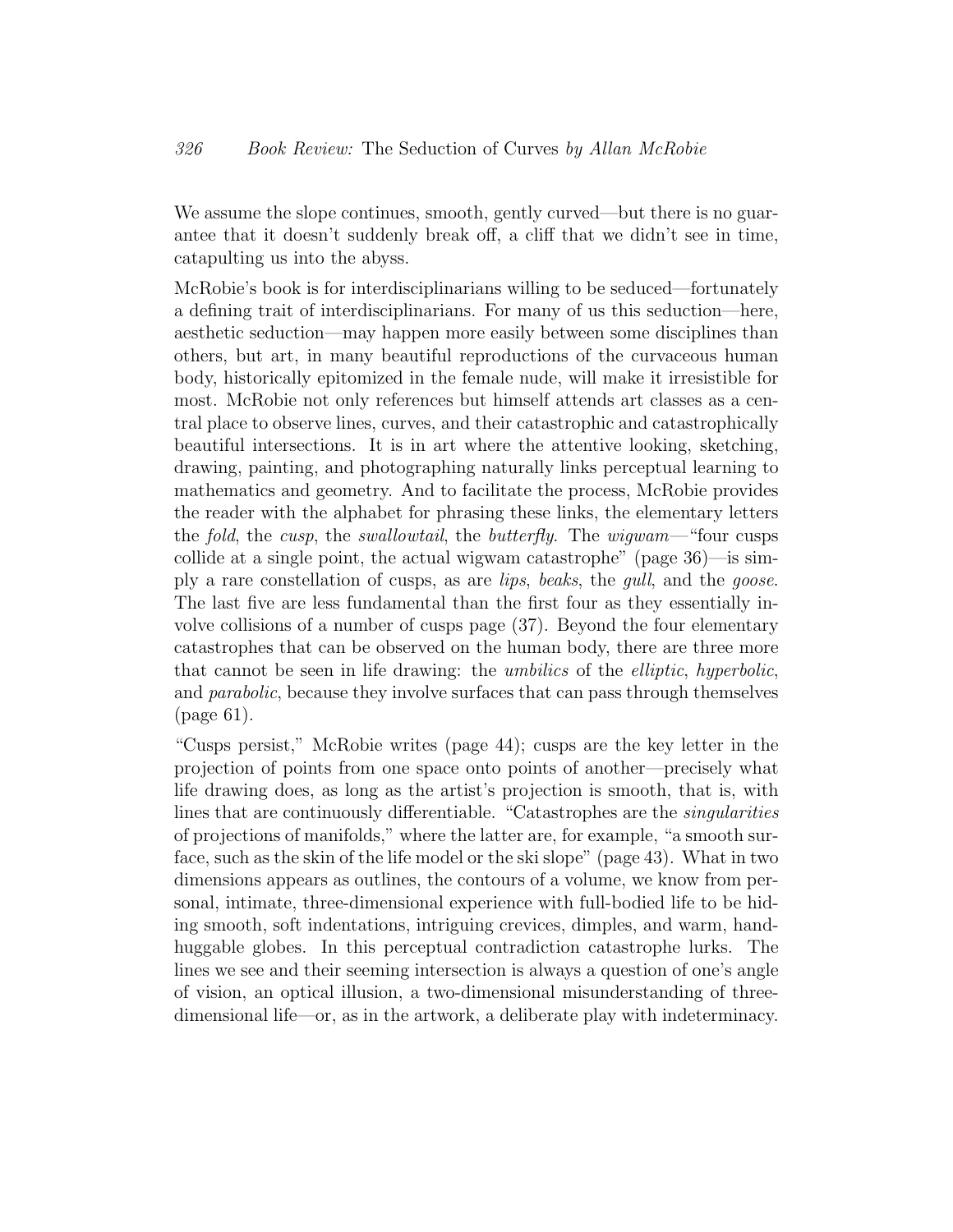"The only way to get rid of a cusp on an outline is to apply a non-smooth distortion. So, for example, catastrophe theory does not apply in cubism" (page 44).

The works of artists such as photographer Lucien Clergue's nudes provide rich examples of the incompatibility of voluminous smoothness and the "infinitely sharp spike" of the cusp (page 14). The science student-turned-artist Naum Gabo is another, whose acrylic-glass plate and nylon-string sculptures illustrate artistically and aesthetically McRobie's point of how "straight lines could create attractive curves" in their interplay (page 111). So is David Hockney, whose LA swimming pools in many of his 1960s paintings make the "catastrophe optics" of the flickering, intersecting patterns of light a recurring theme (page 67); or Salvador Dal´ı, whose last painting, significantly titled, The Swallow's Tail (1983), McRobie unambiguously reads as a visual representation of Thom's catastrophe theory (chapter 19).

Both immediate and analytical, beautiful and informative, The Seduction of Curves is a successful hybrid of art book, representation of descriptive geometry, and explanation of mathematical concepts. It lays bare the physics behind the two-dimensional representation of volumes, provides the mathematical logic for its shortcomings, and highlights the special beauty and seduction of its perceptual reality along systemic breaking points. It is, in sum, a book that entertains and teaches, pleases and challenges in equal measure.

A version of this review has appeared in The European Legacy (Volume 24 Number 1-2 (February-March 2019), pages 243–245). DOI: [https://doi.](https://doi.org/10.1080/10848770.2018.1538090) [org/10.1080/10848770.2018.1538090](https://doi.org/10.1080/10848770.2018.1538090).

### References

<span id="page-5-0"></span>[1] Bjørn Jamtveit and Paul Meakin, editors, Growth, Dissolution, and Pattern Formation in Geosystems, Kluwer Academic Publishers, Dordrecht, 1999.